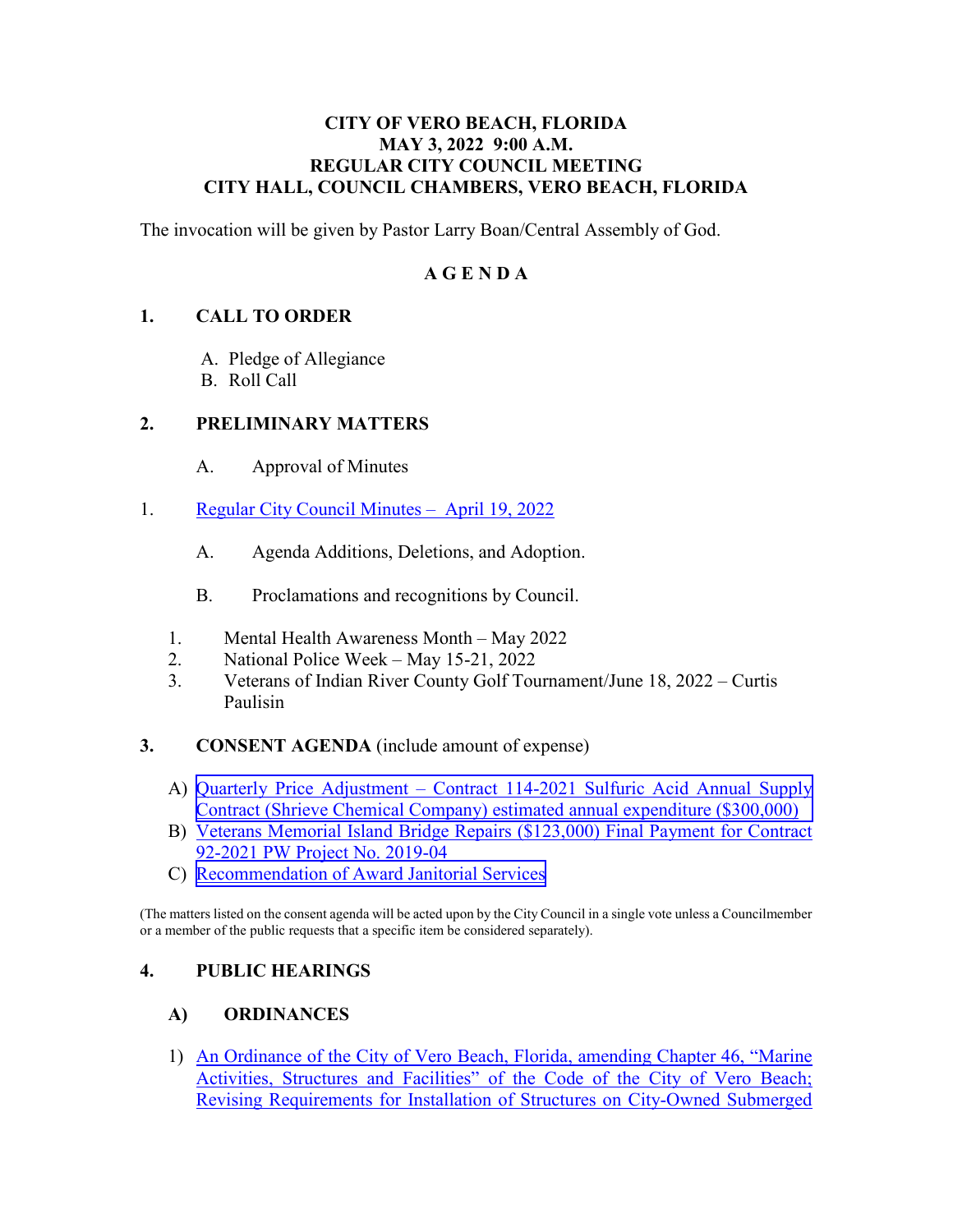[Land; Providing for Codification; Providing for the Conflict and Severability; and](https://www.covb.org/DocumentCenter/View/5918/4A-1)  [Providing for an Effective Date. – City Council](https://www.covb.org/DocumentCenter/View/5918/4A-1) 

- [Conflict and Severability; and Providing for an Effective Date. Requested by City](https://www.covb.org/DocumentCenter/View/5919/4A-2)  [2\) An Ordinance of the City of Vero Beach, Florida, amending Article III,](https://www.covb.org/DocumentCenter/View/5919/4A-2)  ["Commissions and Boards," of Chapter 2, Administration, of The Code of The City](https://www.covb.org/DocumentCenter/View/5919/4A-2)  [Of Vero Beach; Revising Membership of the Airport Commission; Providing for](https://www.covb.org/DocumentCenter/View/5919/4A-2)  [Codification Providing for the Correction of Scrivener's Errors; Providing for](https://www.covb.org/DocumentCenter/View/5919/4A-2)  [Council](https://www.covb.org/DocumentCenter/View/5919/4A-2)
- 3) An Ordinance of the City of Vero Beach, Florida, Amending the Land [Development Regulations by Amending Chapter 65, Article III, Amendments to](https://www.covb.org/DocumentCenter/View/5920/4A-3)  [Comprehensive Plan and Land Development Regulations, to Update the Procedures](https://www.covb.org/DocumentCenter/View/5920/4A-3)  [for Comprehensive Plan and Land Development Regulation Amendments for](https://www.covb.org/DocumentCenter/View/5920/4A-3)  [Consistency with State Regulations; Providing for Codification; Providing for](https://www.covb.org/DocumentCenter/View/5920/4A-3)  [Scrivener's Error; Providing for Conflict and Severability; and Providing for an](https://www.covb.org/DocumentCenter/View/5920/4A-3)  [Effective Date. – Requested by the Planning and Development Director](https://www.covb.org/DocumentCenter/View/5920/4A-3)

# **B) RESOLUTIONS**

- [1\) A Resolution of the City Council of the City of Vero Beach, Florida, Authorizing](https://www.covb.org/DocumentCenter/View/5921/4B-1)  [the City to Enter into a State Highway Lighting, Maintenance, and Compensation](https://www.covb.org/DocumentCenter/View/5921/4B-1)  [Agreement with the Florida Department of Transportation; Providing for](https://www.covb.org/DocumentCenter/View/5921/4B-1)  [Administrative Correction of Scrivener's Errors; Providing for an Effective Date.](https://www.covb.org/DocumentCenter/View/5921/4B-1)  [– Requested by the Public Works Department](https://www.covb.org/DocumentCenter/View/5921/4B-1)
- [2\) A Resolution of the City of Vero Beach, Florida, Amending Resolution 2020-16 of](https://www.covb.org/DocumentCenter/View/5922/4B-2)  [the City of Vero Beach, Florida; Authorizing the Airport Director to prevent certain](https://www.covb.org/DocumentCenter/View/5922/4B-2)  [Commercial Aircraft from accessing the Terminal Building or other common areas;](https://www.covb.org/DocumentCenter/View/5922/4B-2)  [Providing for Repeal of Conflicting Resolutions; Providing for an Effective Date.](https://www.covb.org/DocumentCenter/View/5922/4B-2)  [– Requested by the Airport Director](https://www.covb.org/DocumentCenter/View/5922/4B-2)
- **5. PUBLIC COMMENT** (3-minute time limit)

# **6. CITY COUNCIL MATTERS**

# **A) NEW BUSINESS**

1) Presentation to be given by Laura Bowen, Executive Director of USTA Florida

# **B) OLD BUSINESS**

# **7. PUBLIC NOTICE ITEMS FOR FUTURE PUBLIC HEARING 8. CITY CLERK MATTERS**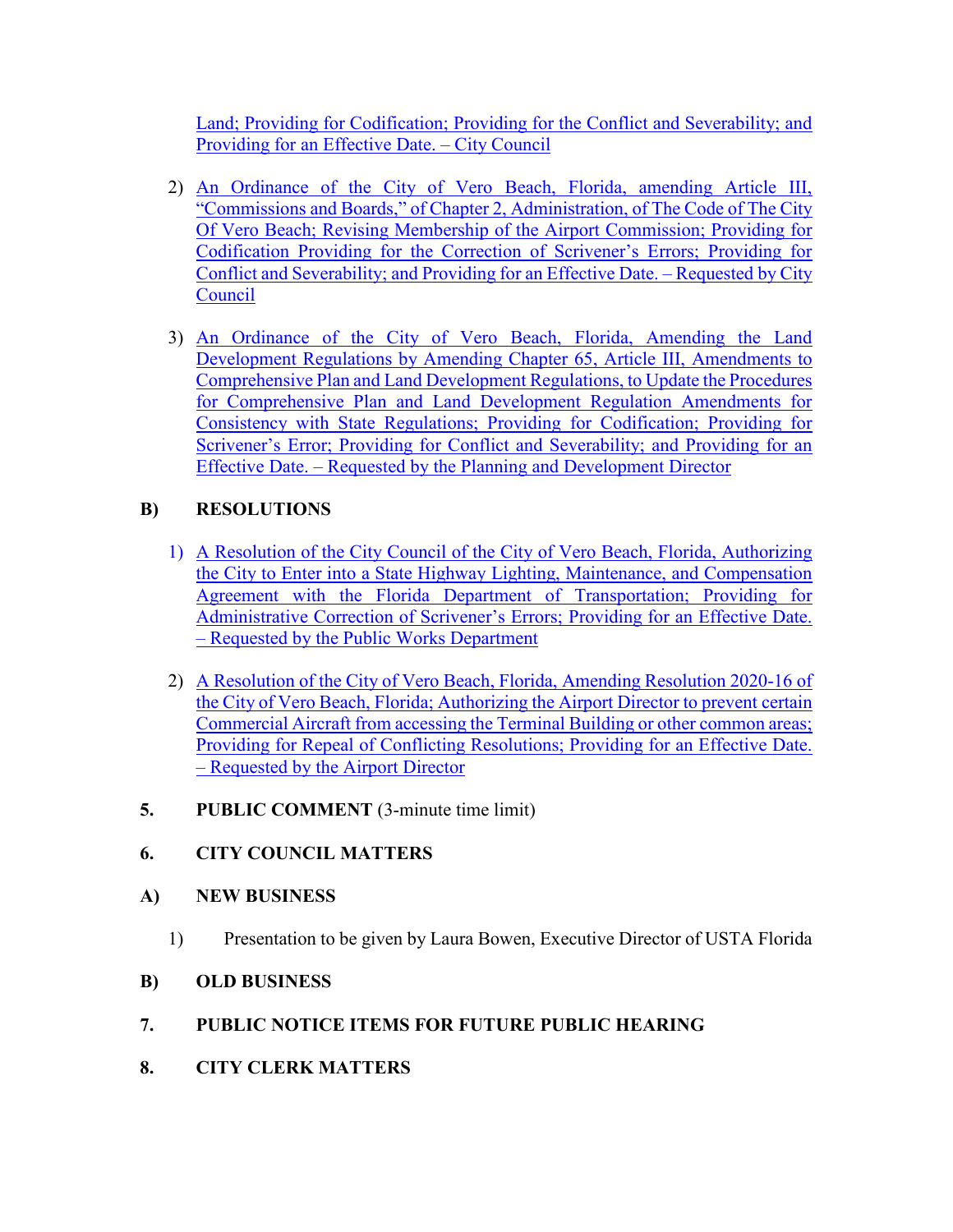- A) [Summer City Council Meeting Schedule](https://www.covb.org/DocumentCenter/View/5923/8-A)
- (Staff/Consultant special reports and information items)<br>
A) FY22-23 Budget Priorities Discussion **9. CITY MANAGER MATTERS** (include amount of expense)
	-
	- [B\) Lease of Seaside Grill Restaurant Request for Proposals \(RFP\) Evaluation](https://www.covb.org/DocumentCenter/View/5925/9-B)  [Committee Ranking and Recommendation](https://www.covb.org/DocumentCenter/View/5925/9-B)

#### **10. CITY ATTORNEY MATTERS**

#### **11. COUNCILMEMBER MATTERS**

A. Mayor Brackett's Matters

Sponsored presentation items by the public (10-minute time limit)

B. Vice Mayor Neville's Matters

Sponsored presentation items by the public (10-minute time limit)

C. Councilmember Minuse's Matters

Sponsored presentation items by the public (10-minute time limit)

D. Councilmember McCabe's Matters

Sponsored presentation items by the public (10-minute time limit)

E. Councilmember Cotugno's Matters

Sponsored presentation items by the public (10-minute time limit)

# **13. ADJOURNMENT**

# **ADDITIONAL MEETING INFORMATION**

 agenda item, including those matters on the consent agenda, and other propositions or items not specifically *Public Participation*. Excluding ministerial/administrative matters and certain quasi-judicial proceedings, the Council will provide an opportunity for public comment prior to the Council taking final action on an listed on the meeting agenda on which the Council proposes to take final action at the meeting.

 *Addressing the council generally.* After first securing permission from the presiding officer, any person may address the council, in the manner specified herein at the appropriate times where oral communication is permitted as provided in the order of business appearing on the agenda adopted for the meeting.

 *Manner of addressing council; time limit.* Each person recognized by the presiding officer and granted leave to address the council shall step up to the microphone and state his or her name for the record. Speakers shall